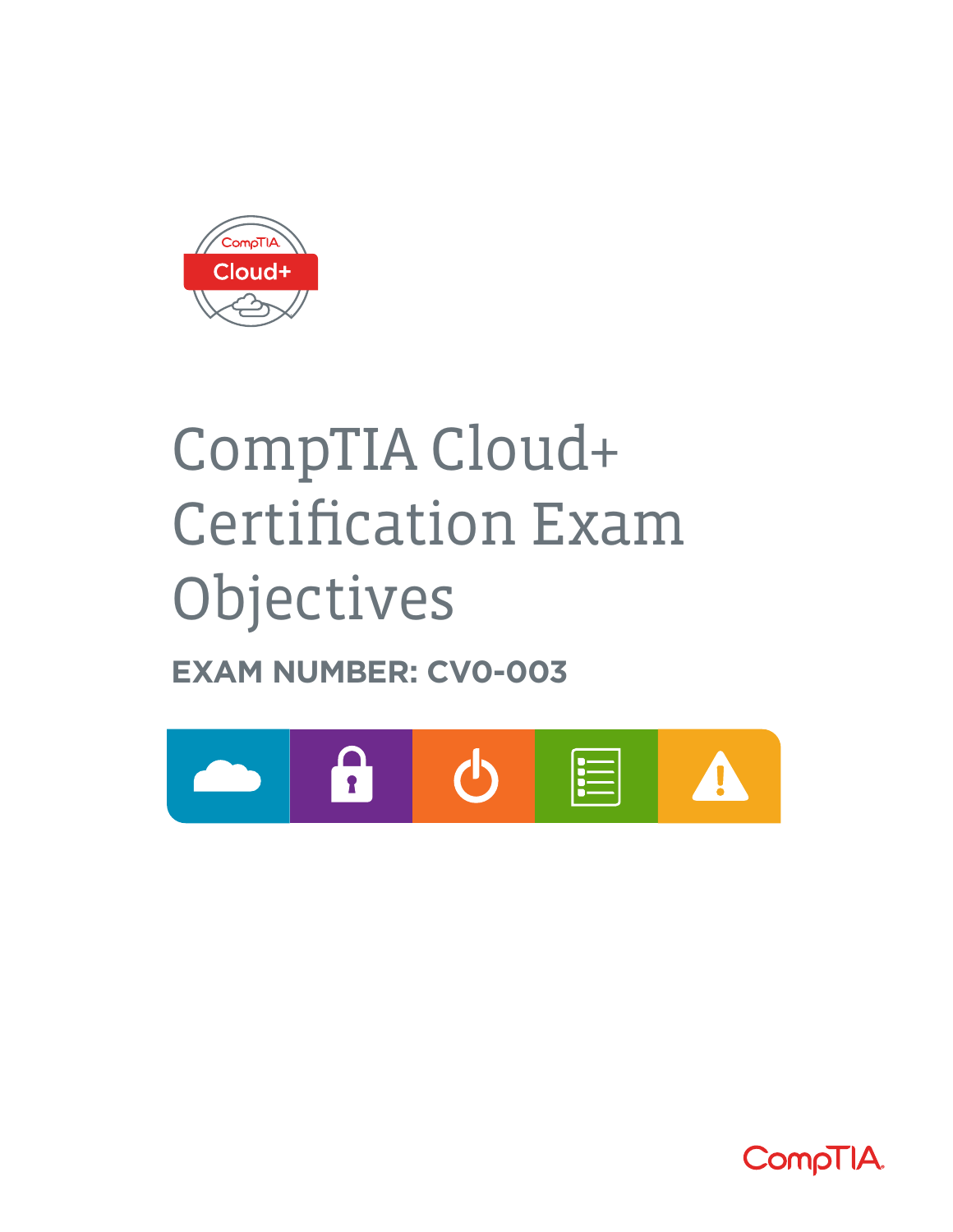## About the Exam

Candidates are encouraged to use this document to help prepare for the CompTIA Cloud+ (CV0-003) certification exam. The CompTIA Cloud+ certification exam will verify the successful candidate has the knowledge and skills required to:

- **• Understand cloud architecture and design**
- **• Deploy cloud services and solutions**
- **• Successfully maintain, secure, and optimize a cloud environment**
- **• Troubleshoot common issues related to cloud management**

This is equivalent to 2—3 years of hands-on experience working in a systems administrator job role.

These content examples are meant to clarify the test objectives and should not be construed as a comprehensive listing of all the content of this examination.

#### **EXAM DEVELOPMENT**

CompTIA exams result from subject matter expert workshops and industry-wide survey results regarding the skills and knowledge required of an IT professional.

#### **CompTIA AUTHORIZED MATERIALS USE POLICY**

CompTIA Certifications, LLC is not affiliated with and does not authorize, endorse or condone utilizing any content provided by unauthorized third-party training sites (aka "brain dumps"). Individuals who utilize such materials in preparation for any CompTIA examination will have their certifications revoked and be suspended from future testing in accordance with the CompTIA Candidate Agreement. In an effort to more clearly communicate CompTIA's exam policies on use of unauthorized study materials, CompTIA directs all certification candidates to the **[CompTIA Certification Exam Policies](https://www.comptia.org/testing/test-policies)**. Please review all CompTIA policies before beginning the study process for any CompTIA exam. Candidates will be required to abide by the [CompTIA Candidate Agreement](https://www.comptia.org/testing/test-policies/comptia-candidate-agreement). If a candidate has a question as to whether study materials are considered unauthorized (aka "brain dumps"), he/she should contact CompTIA at [examsecurity@comptia.org](mailto:examsecurity%40comptia.org?subject=) to confirm.

#### **PLEASE NOTE**

The lists of examples provided in bulleted format are not exhaustive lists. Other examples of technologies, processes, or tasks pertaining to each objective may also be included on the exam although not listed or covered in this objectives document. CompTIA is constantly reviewing the content of our exams and updating test questions to be sure our exams are current and the security of the questions is protected. When necessary, we will publish updated exams based on testing exam objectives. Please know that all related exam preparation materials will still be valid.

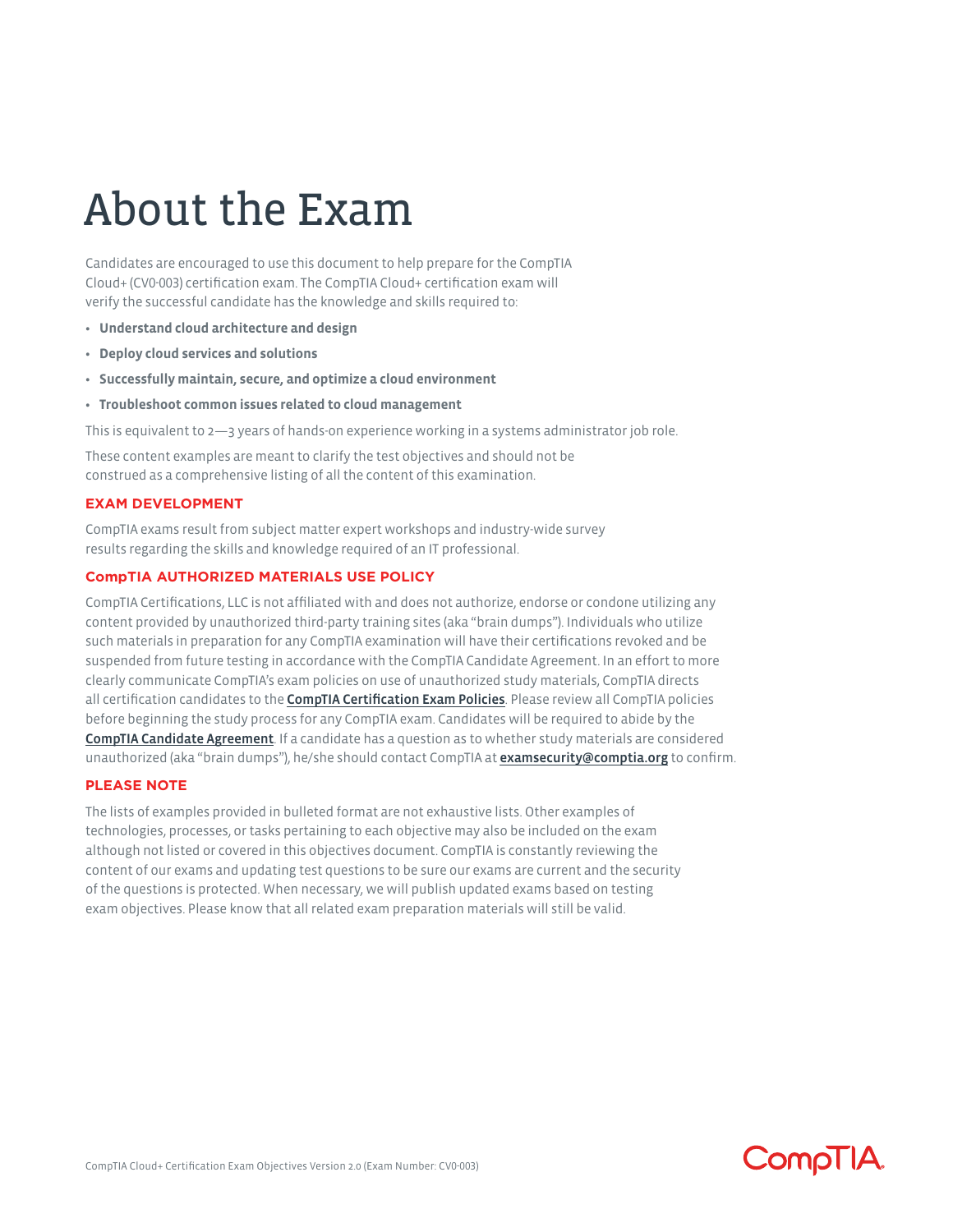#### **TEST DETAILS**

| Required exam          | CV0-003                                                                                  |
|------------------------|------------------------------------------------------------------------------------------|
| Number of questions    | Maximum of 90                                                                            |
| Types of questions     | Multiple choice and performance-based                                                    |
| Length of test         | 90 minutes                                                                               |
| Recommended experience | • At least 2-3 years of work experience in IT<br>systems administration or IT networking |
|                        | • CompTIA Network+ and Server+ or equivalent knowledge                                   |
|                        | • Familiarity with any major hypervisor<br>technology for server virtualization          |
|                        | • Knowledge of cloud service models                                                      |
|                        | • Knowledge of IT service management                                                     |
|                        | • Hands-on experience with at least one<br>public or private cloud laaS platform         |
|                        |                                                                                          |

Passing score 750 (on a scale of 100-900)

#### **EXAM OBJECTIVES (DOMAINS)**

The table below lists the domains measured by this examination and the extent to which they are represented:

| <b>DOMAIN</b>                     | <b>PERCENTAGE OF EXAMINATION</b> |
|-----------------------------------|----------------------------------|
| 1.0 Cloud Architecture and Design | 13%                              |
| 2.0 Security                      | 20%                              |
| 3.0 Deployment                    | 23%                              |
| 4.0 Operations and Support        | 22%                              |
| 5.0 Troubleshooting               | 22%                              |
| <b>Total</b>                      | 100%                             |

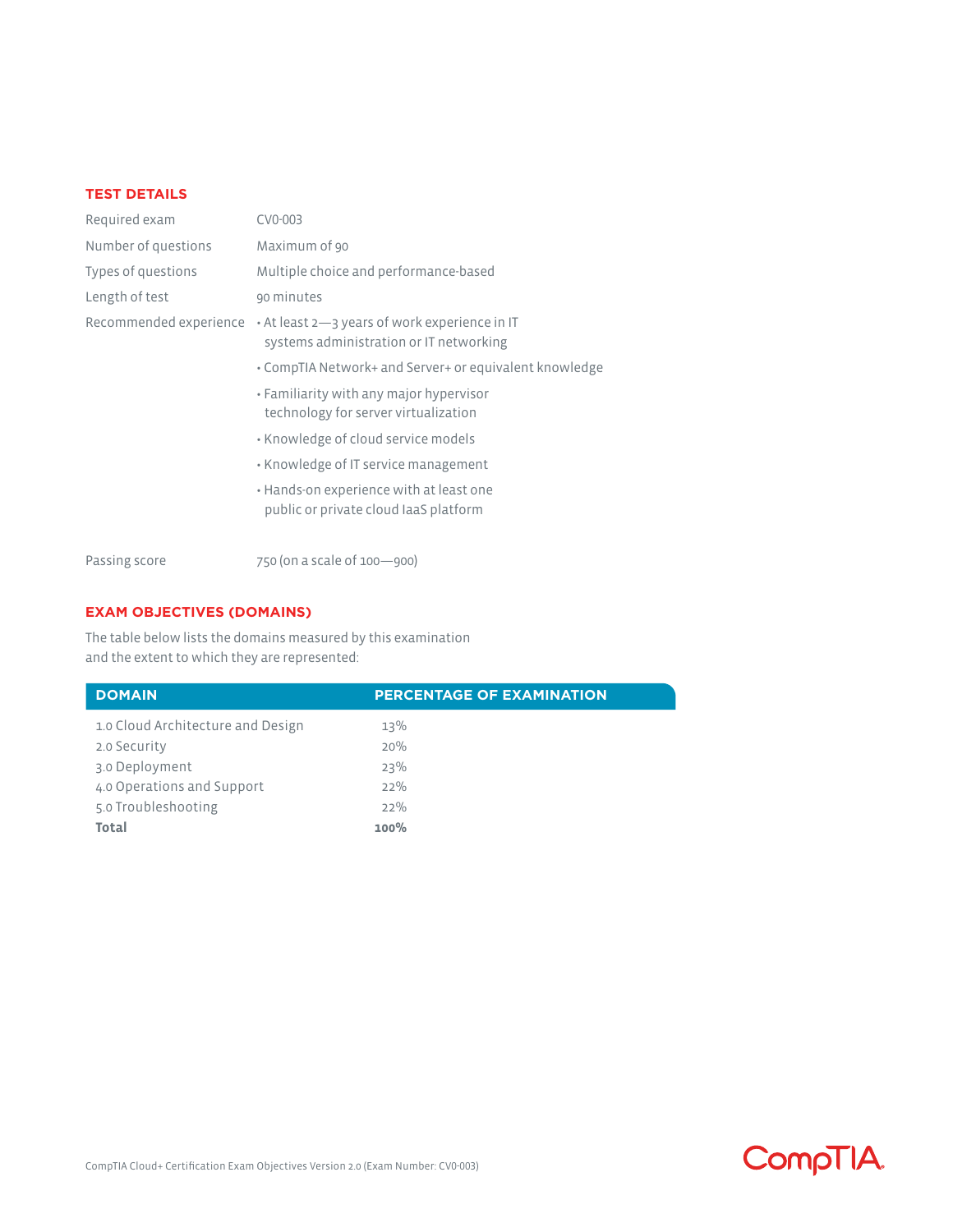

## 1.0 Cloud Architecture and Design

#### Compare and contrast the different types of cloud models. **1.1**

#### • Deployment models

- Public
- Private
- Hybrid
- Community
- Cloud within a cloud
- Multicloud
- Multitenancy

#### • Service models

- Infrastructure as a Service (IaaS)
- Platform as a Service (PaaS)
- Software as a Service (SaaS)

#### • Advanced cloud services

- Internet of Things (IoT)
- Serverless
- Machine learning/
- Artificial intelligence (AI)

#### Explain the factors that contribute to capacity planning. **1.2**

- Requirements
	- Hardware
	- Software
	- Budgetary
	- Business need analysis
- Standard templates

#### • Licensing

- Per-user
- Socket-based
- Volume-based
- Core-based
- Subscription
- User density
- System load
- Trend analysis
	- Baselines
	- Patterns
	- Anomalies
- Performance capacity planning

## Explain the importance of high availability **1.3** and scaling in cloud environments.

- Hypervisors
	- Affinity
	- Anti-affinity
- Oversubscription
	- Compute
	- Network
	- Storage
- Regions and zones
- Applications
- Containers
- Clusters
- High availability of network functions
	- Switches
	- Routers
	- Load balancers
	- Firewalls
- Avoid single points of failure
- Scalability
	- Auto-scaling
	- Horizontal scaling
	- Vertical scaling
	- Cloud bursting

## Compli<sup>A</sup>

- Shared responsibility model
- 
- 
-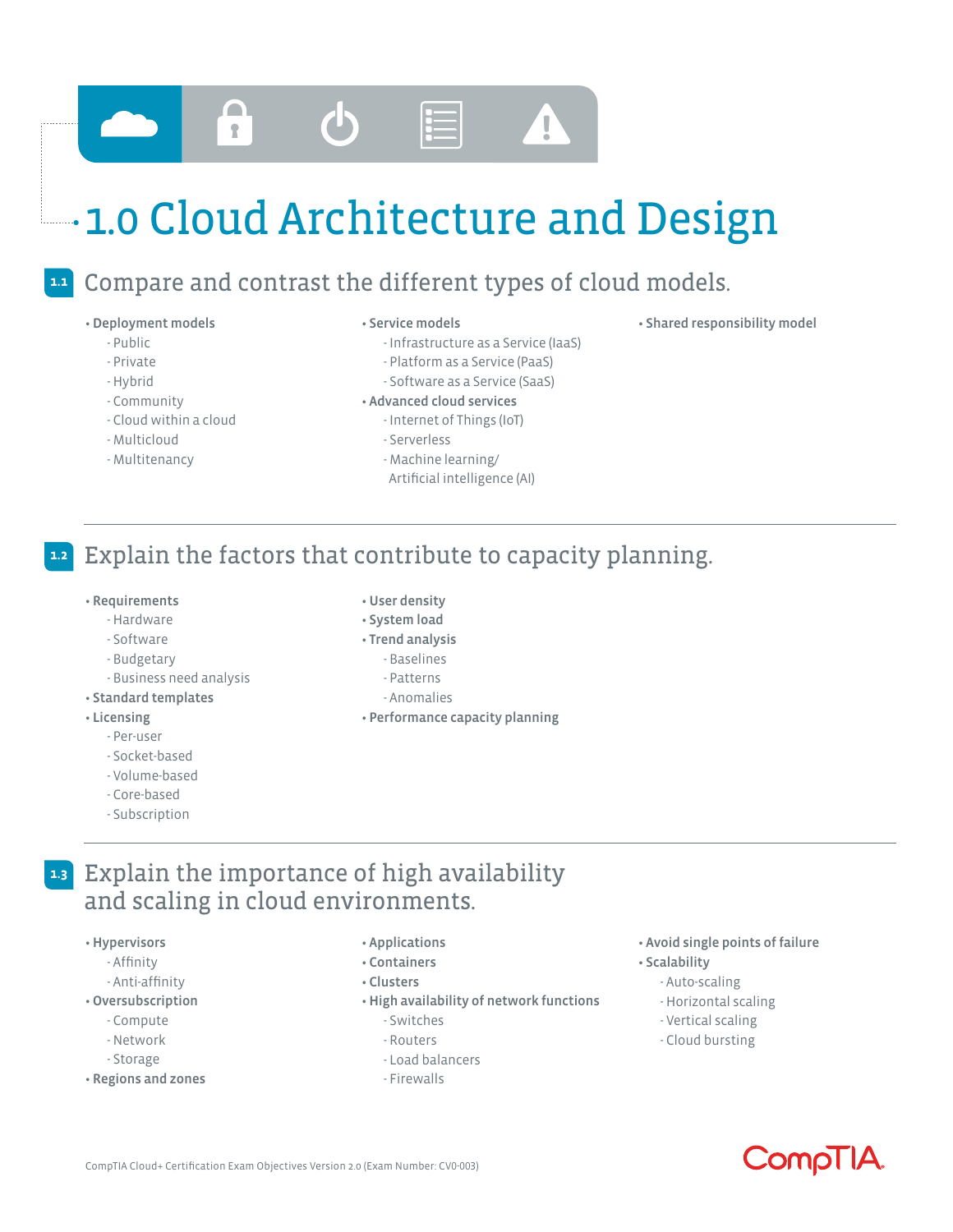### Given a scenario, analyze the solution design in support **1.4** of the business requirements.

#### • Requirement analysis

#### • Environments

- Software
- Hardware
- Integration
- Budgetary
- Compliance
- Service-level agreement (SLA)
- User and business needs
- Security
- Network requirements
	- Sizing
	- Subnetting
	- Routing
- Development
- Quality assurance (QA)
- Staging
- Blue-green
- Production
- Disaster recovery (DR)

#### • Testing techniques

- Vulnerability testing
- Penetration testing
- Performance testing
- Regression testing
- Functional testing
- Usability testing

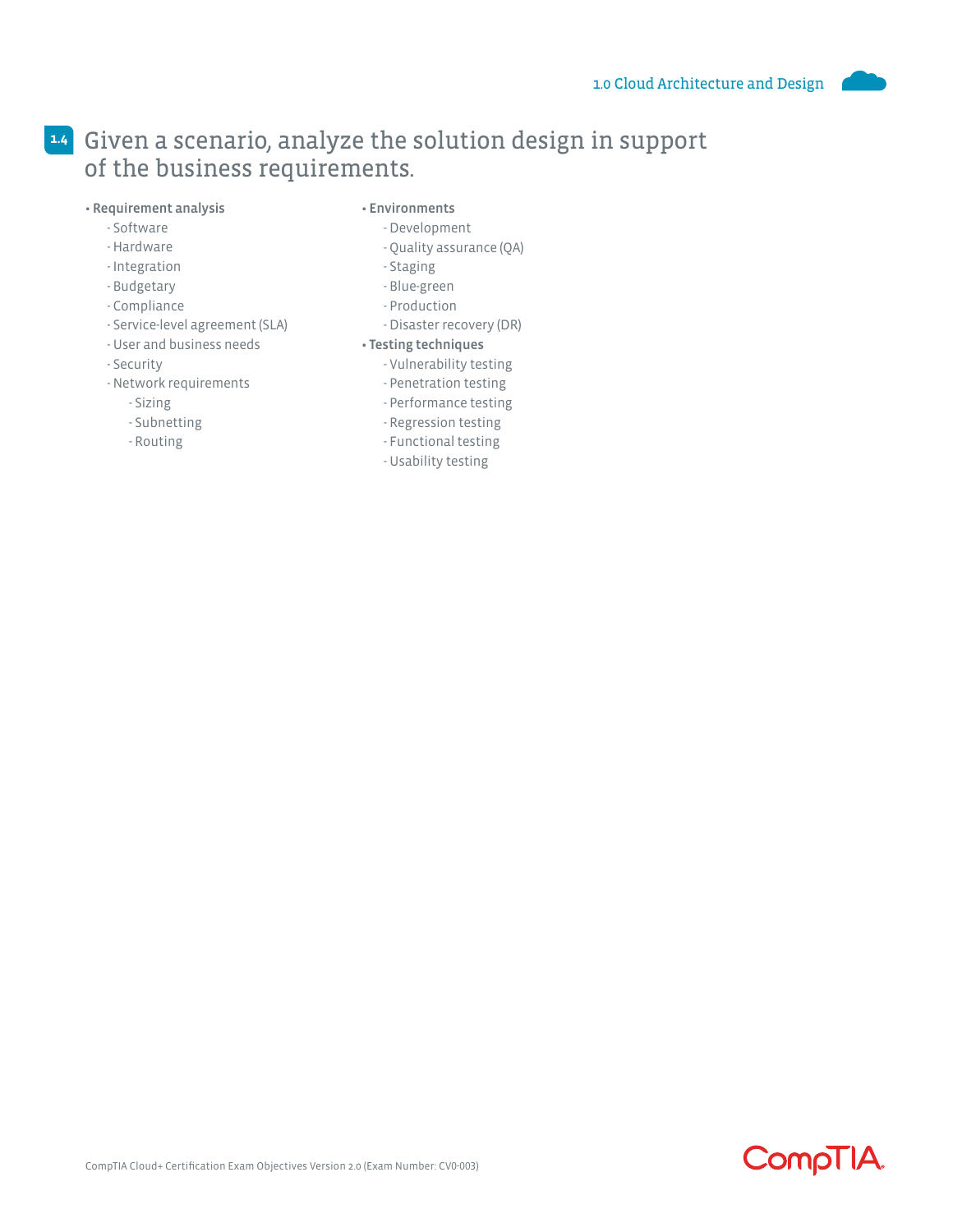

## **2.0 Security**

#### **2.1**

## Given a scenario, configure identity and access management.

#### • Identification and authorization

- Privileged access management
- Logical access management
- Account life-cycle management - Provision and
	- deprovision accounts
- Access controls
	- Role-based
	- Discretionary
	- Non-discretionary
	- Mandatory
- Directory services - Lightweight directory
- Federation
- Certificate management
- Multifactor authentication (MFA)
- Single sign-on (SSO) - Security assertion markup language (SAML)
	-
- 

#### Given a scenario, secure a network in a cloud environment. **2.2**

#### • Network segmentation

- Virtual LAN (VLAN)/Virtual extensible LAN (VXLAN)/ Generic network virtualization encapsulation (GENEVE)
- Micro-segmentation
- Tiering

#### • Protocols

- Domain name service (DNS)
- DNS over HTTPS (DoH)/
- DNS over TLS (DoT)
- DNS security (DNSSEC)
- Network time protocol (NTP)
- Network time security (NTS)
- Encryption
	- IPSec
		- Transport layer security (TLS)
		- Hypertext transfer
		- protocol secure (HTTPS)
- Tunneling
	- Secure Shell (SSH)
	- Layer 2 tunneling protocol (L2TP)/
	- Point-to-point
	- tunneling protocol (PPTP)
	- Generic routing
	- encapsulation (GRE)

#### • Network services

- Firewalls
	- Stateful
	- Stateless
- Web application firewall (WAF)
- Application delivery controller (ADC)
- Intrusion protection system (IPS)/
- Intrusion detection system (IDS)
- Data loss prevention (DLP)
- Network access control (NAC)
- Packet brokers

• Log and event monitoring

• Secret management • Key management

- Network flows
- Hardening and configuration changes - Disabling unnecessary
	- ports and services
	- Disabling weak protocols and ciphers
	- Firmware upgrades
	- Control ingress and egress traffic - Allow list (previously known as whitelisting) or blocklist (previously known as blacklisting)
		- Proxy servers
	- Distributed denial of service (DDoS) protection



- access protocol (LDAP)
- 
- 
- Public key infrastructure (PKI)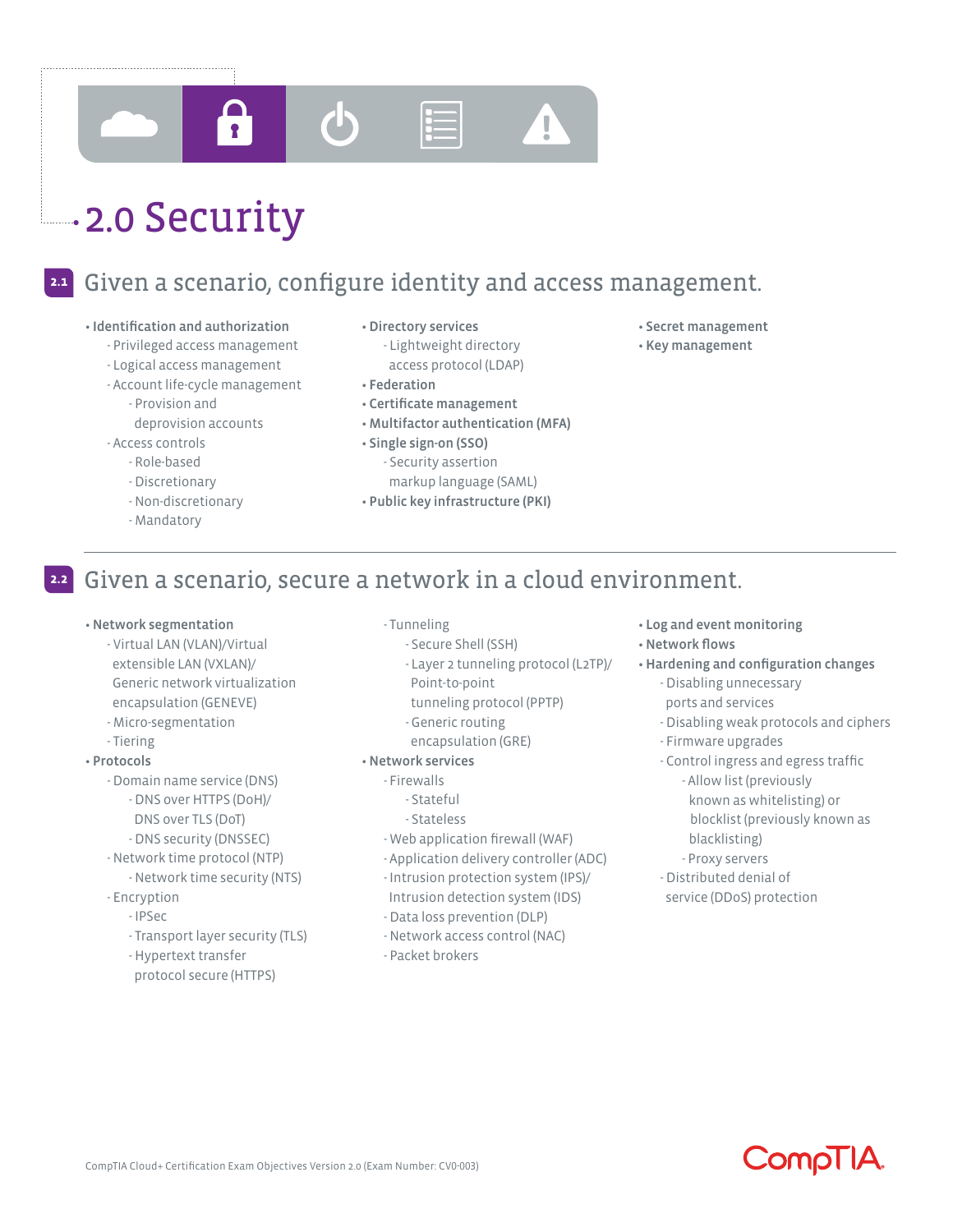### Given a scenario, apply the appropriate OS **2.3** and application security controls.

#### • Policies

- Password complexity
- Account lockout
- Application approved list
- (previously known as whitelisting)
- Software feature
- User/group
- User permissions
- Antivirus/anti-malware/endpoint detection and response (EDR)
- Host-based IDS (HIDS)/
- Host-based IPS (HIPS)
- Hardened baselines
- Single function
- File integrity
- 
- Configuration management
- Builds
	- Stable
	- Long-term support (LTS)
	-
- Operating system (OS) upgrades
- Encryption
	- Application programming
	- interface (API) endpoint
	- Application
	- OS
	- Storage
	- Filesystem
- Mandatory access control
- Software firewall
- Given a scenario, apply data security and compliance **2.4** controls in cloud environments.
	- Encryption
	- Integrity
		- Hashing algorithms
		- Digital signatures
		- File integrity monitoring (FIM)
	- Classification
- Segmentation
- Access control
- Impact of laws and regulations - Legal hold
- Records management - Versioning
- Retention
- Destruction
- Write once read many
- Data loss prevention (DLP)
- Cloud access security broker (CASB)

### Given a scenario, implement measures to meet security requirements. **2.5**

- Tools
	- Vulnerability scanners
	- Port scanners
- Vulnerability assessment
	- Default and common credential scans
	- Credentialed scans
	- Network-based scans
	- Agent-based scans

#### - Service availabilities

- Security patches
	- Hot fixes
	- Scheduled updates
	- Virtual patches
	- Signature updates
	- Rollups

#### • Risk register

- Prioritization of patch application
- Deactivate default accounts
- Impacts of security tools on systems and services
- Effects of cloud service models on security implementation

### Explain the importance of incident response procedures.

• Preparation

**2.6**

- Documentation
- Call trees
- Training
- Tabletops
- Documented incident
- types/categories
- Roles and responsibilities
- Incident response procedures
	- Identification
	- Scope
	- Investigation
	- Containment, eradication,
	- and recovery
	- Isolation
	- Evidence acquisition

 - Chain of custody - Post-incident and lessons learned - Root cause analysis

CompliA

CompTIA Cloud+ Certification Exam Objectives Version 2.0 (Exam Number: CV0-003)

- 
- Beta - Canary
- 
- Log and event monitoring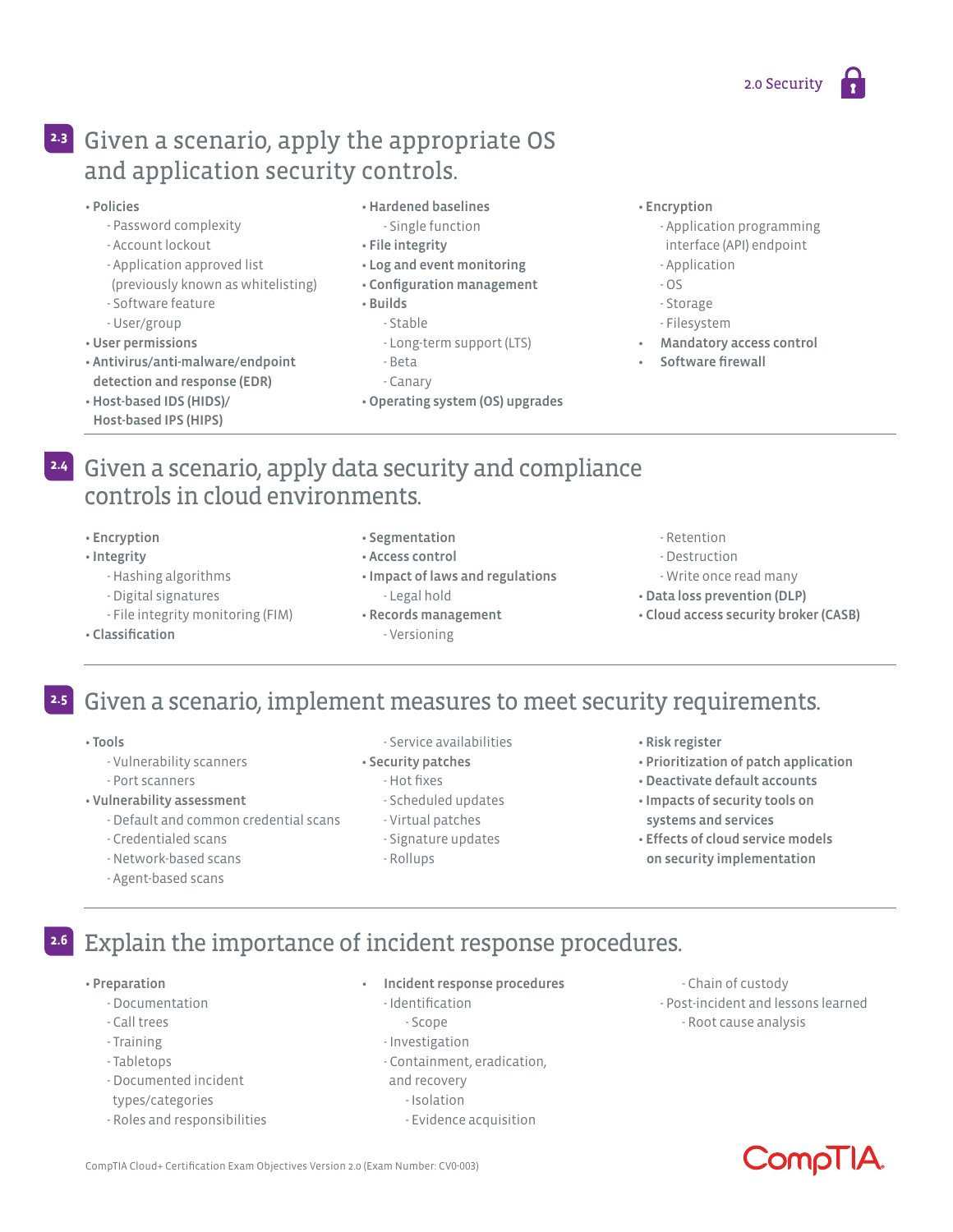

## **3.0 Deployment**

#### Given a scenario, integrate components into a cloud solution. **3.1**

#### • Subscription services

- File subscriptions
- Communications
	- Email
	- Voice over IP (VoIP)
	- Messaging
- Collaboration
- Virtual desktop infrastructure (VDI)
- Directory and identity services
- Cloud resources

- Zoning

 - Tenants - Buckets

• Input/output operations per second (IOPS) and read/write

- IaaS
- PaaS
- SaaS
- Provisioning resources
	- Compute
	- Storage
	- Network
- Application
	- Serverless
- Deploying virtual machines (VMs) and custom images
- Templates
	- OS templates
	- Solution templates
- Identity management
- Containers
	- Configure variables
	- Configure secrets
	- Persistent storage
- Auto-scaling
- Post-deployment validation

#### Given a scenario, provision storage in cloud environments. **3.2**

#### • Types - Block

- File

• Tiers - Flash - Hybrid - Spinning disks - Long-term

- Object

#### • Protocols

- Network file system (NFS)
- Common Internet file system (CIFS)
- Internet small computer
- system interface (iSCSI)
- Fibre Channel (FC)
- Non-volatile memory express over fabrics (NVMe-oF)
- Redundant array of

#### inexpensive disks (RAID)

- 0
- 1
- 5
- 6 - 10

#### • Storage system features

- Compression
- Deduplication
- Thin provisioning
- Thick provisioning
- Replication
- User quotas
- Hyperconverged
- Software-defined storage (SDS)



#### - Storage area network (SAN)

- Network attached storage (NAS)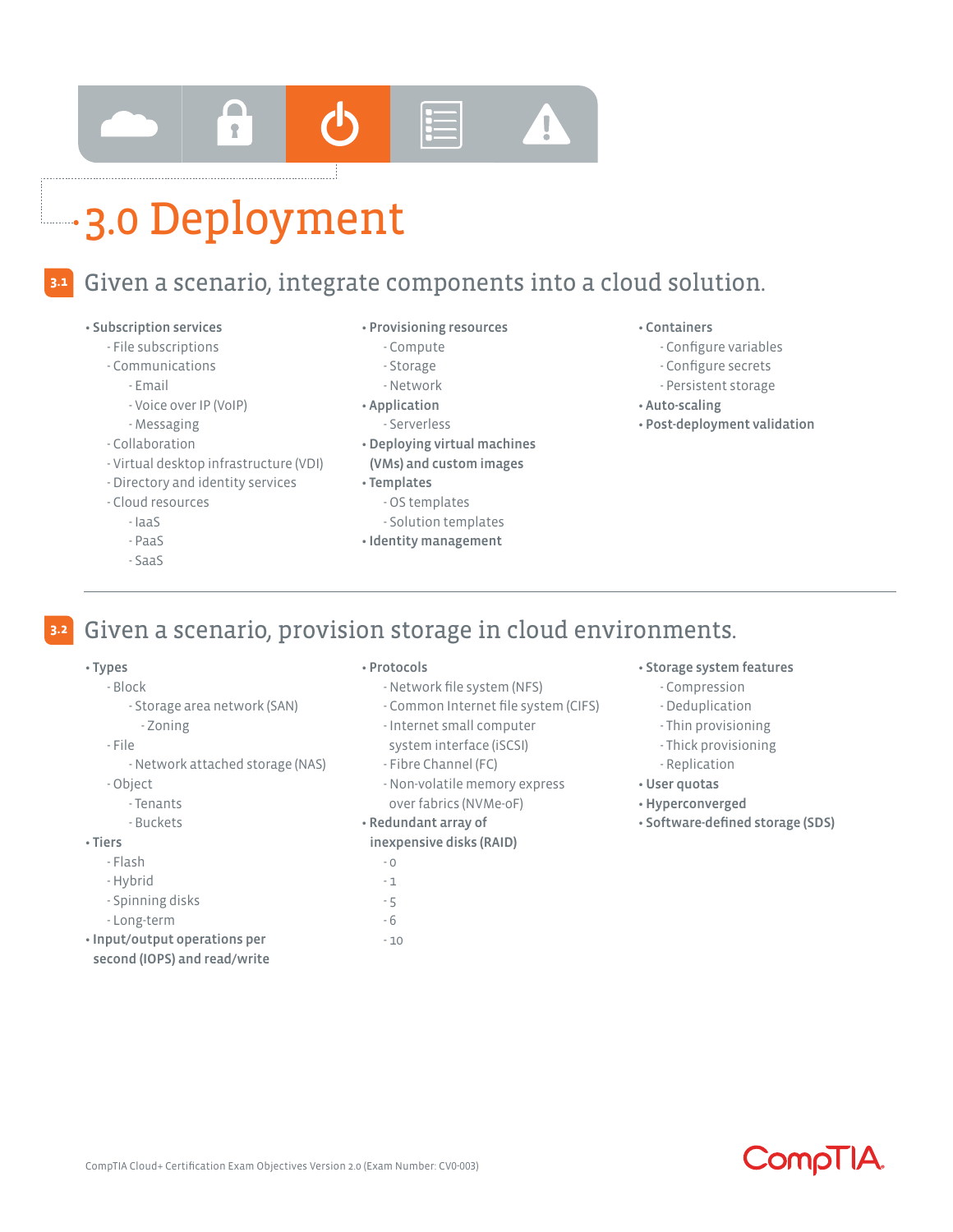#### 3.0 Deployment

## Given a scenario, deploy cloud networking solutions. **3.3**

#### • Services

- Dynamic host configuration protocol (DHCP)
- NTP
- DNS
- Content delivery network (CDN)
- IP address management (IPAM)

#### • Virtual private networks (VPNs)

- Site-to-site
- Point-to-point
- Point-to-site
- IPSec
- Multiprotocol label switching (MPLS)

#### • Virtual routing

- Dynamic and static routing
- Virtual network interface

#### controller (vNIC)

- Subnetting
- Network appliances
	- Load balancers
	- Firewalls
- Virtual private cloud (VPC)
	- Hub and spoke
	- Peering
- VLAN/VXLAN/GENEVE
- Single root input/output virtualization (SR-IOV)
- Software-defined network (SDN)

### Given a scenario, configure the appropriate **3.4** compute sizing for a deployment.

#### • Virtualization

- Hypervisors
	- Type 1
	- Type 2
- Simultaneous multi-threading (SMT)
- Dynamic allocations
- Oversubscription
- Central processing unit (CPU)/ virtual CPU (vCPU)
- Graphics processing unit (GPU)
	- Virtual
		- Shared
	- Pass-through
- Clock speed/Instructions per cycle (IPC)
- Hyperconverged
- Memory
	- Dynamic allocation
	- Ballooning

#### Given a scenario, perform cloud migrations. **3.5**

- Physical to virtual (P2V)
- Virtual to virtual (V2V)
- Cloud-to-cloud migrations
	- Vendor lock-in
	- PaaS or SaaS migrations - Access control lists (ACLs)
		- Firewalls
- 
- 
- Storage migrations
	- Block
	- File
	- Object
- Database migrations
	- Cross-service migrations
	- Relational
	- Non-relational

**CompliA**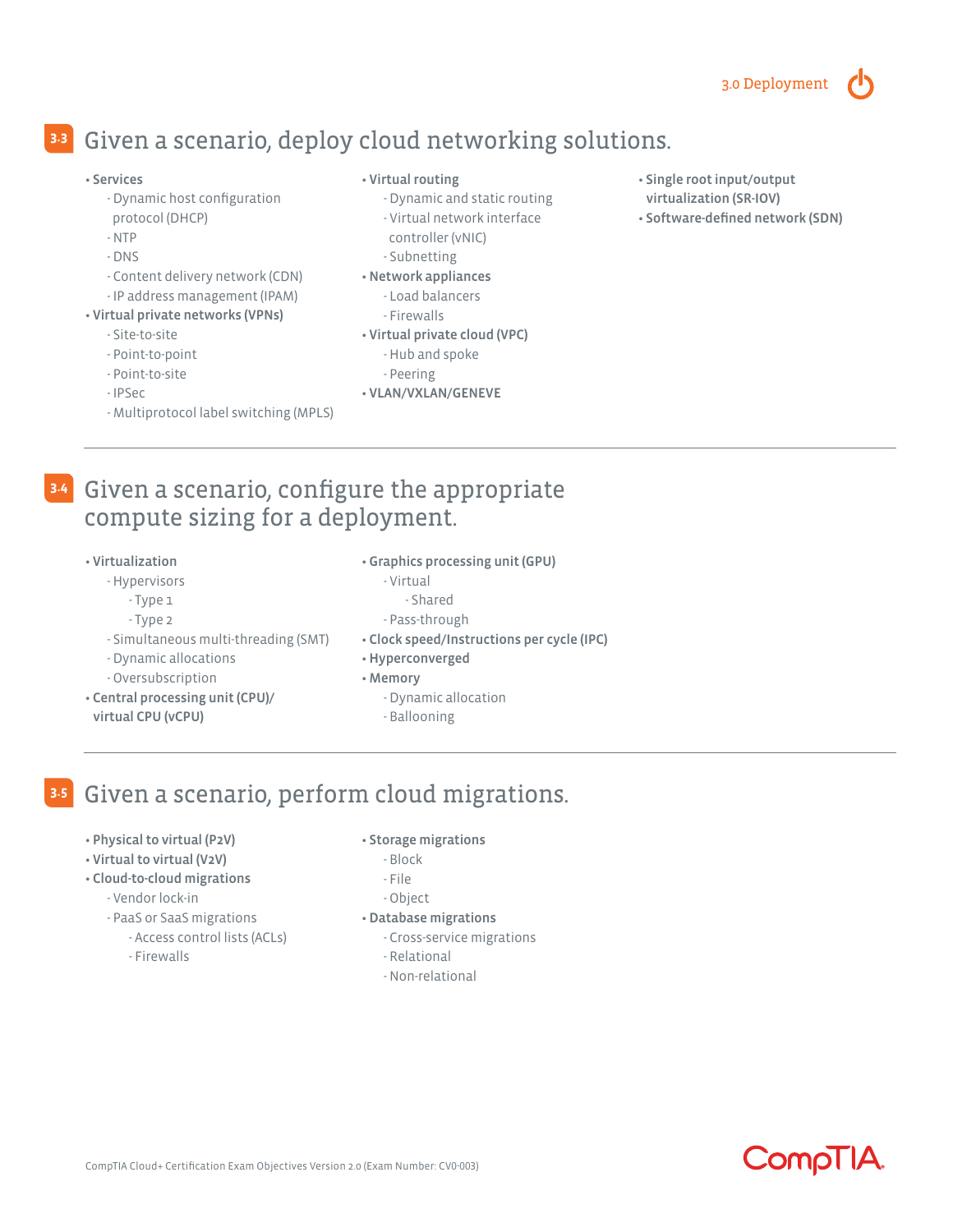

## 4.0 Operations and Support

## Given a scenario, configure logging, monitoring, **4.1** and alerting to maintain operational status.

#### • Logging

#### - Collectors

- Simple network
- management protocol (SNMP)
- Syslog
- Analysis
- Severity categorization
- Audits
- Types
	- Access/authentication
	- System
	- Application
- Automation
- Trending

#### • Monitoring

- Baselines
- Thresholds
- Tagging
- Log scrubbing
- Performance monitoring
	- Application
	- Infrastructure components
- Resource utilization
- Availability
	- SLA-defined uptime requirements
- Verification of continuous
- monitoring activities
- Service management tool integration

#### • Alerting

- Common messaging methods
- Enable/disable alerts - Maintenance mode
- Appropriate responses
- Policies for categorizing and communicating alerts

#### Given a scenario, maintain efficient operation of a cloud environment. **4.2**

- Confirm completion of backups
- Life-cycle management
	- Roadmaps
	- Old/current/new versions
	- Upgrading and migrating systems - Deprecations or end of life
- Change management

#### • Asset management

- Configuration management database (CMDB)
- Patching
	- Features or enhancements
	- Fixes for broken or critical
	- infrastructure or applications
	- Scope of cloud elements to be patched
		- Hypervisors
		- VMs
		- Virtual appliances
- Networking components
- Applications
- Storage components
- Firmware
- Software
- OS
- Policies
- n-1
- Rollbacks
- Impacts of process improvements on systems

#### • Upgrade methods

- Rolling upgrades
- Blue-green
- Canary
- Active-passive
- Development/QA/production/DR
- Dashboard and reporting
	- Tagging
	- Costs
		- Chargebacks
		- Showbacks
	- Elasticity usage
	- Connectivity
	- Latency
	- Capacity
	- Incidents
	- Health
	- Overall utilization
	- Availability

Compli<sup>A</sup>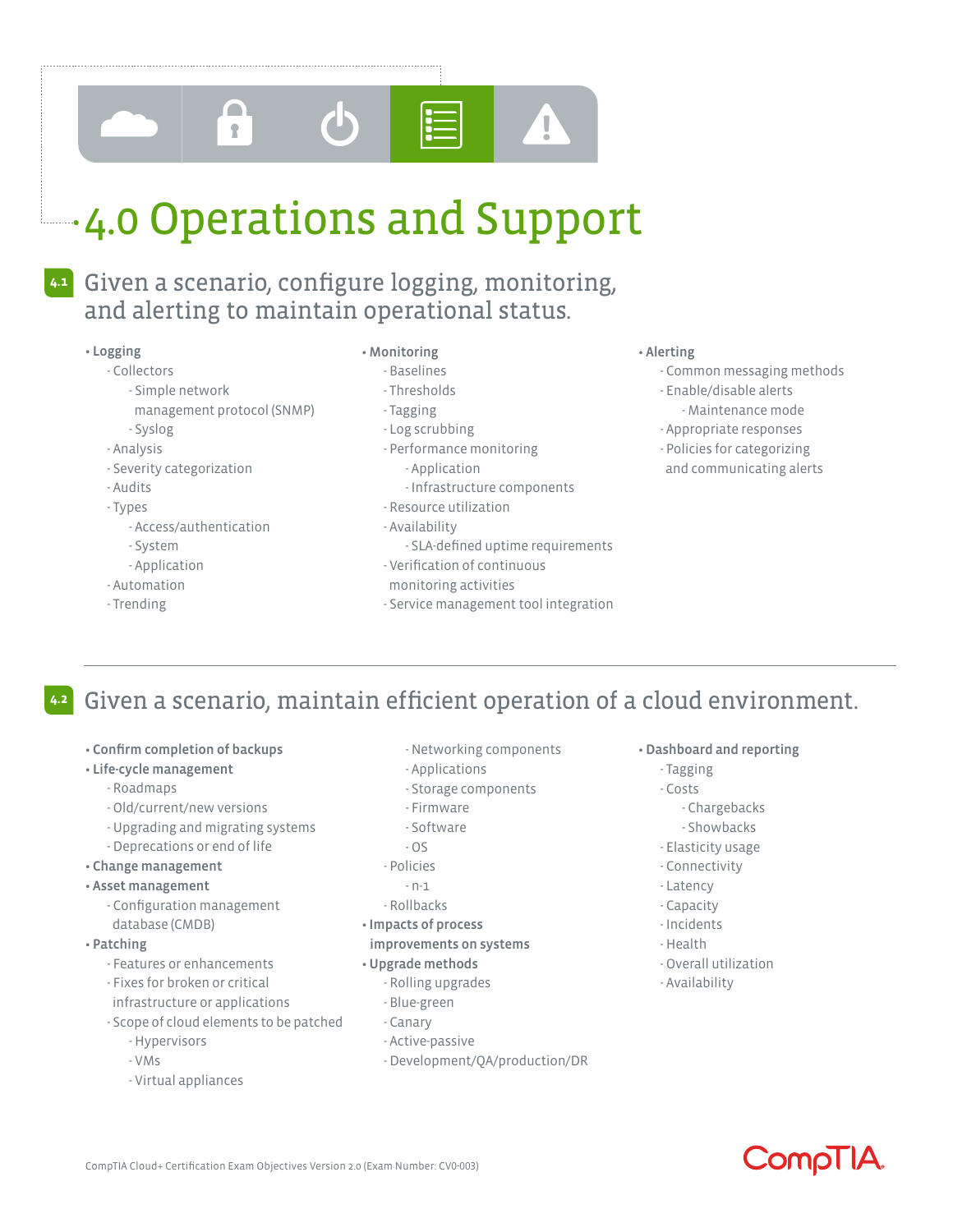## Given a scenario, optimize cloud environments. **4.3**

#### • Right-sizing

- Auto-scaling
- Horizontal scaling
- Vertical scaling
- Cloud bursting
- Compute
	- CPUs
	- GPUs
	- Memory
	- Containers

#### • Storage - Tiers

- Adaptive optimization
- IOPS
- Capacity
- Deduplication
- Compression

#### • Network

- Bandwidth
	- Network interface controllers (NICs)
	- Latency
- SDN
- Edge computing
- CDN

#### • Placement

- Geographical
- Cluster placement
- Redundancy
- Colocation

#### • Device drivers and firmware

- Generic
- Vendor
- Open source
- Given a scenario, apply proper automation **4.4** and orchestration techniques.
	- Infrastructure as code
		- Infrastructure components and their integration
	- Continuous integration/ continuous deployment (CI/CD)
	- Version control
	- Configuration management - Playbook
- Containers
- Automation activities
	- Routine operations
	- Updates
	- Scaling
	- Shutdowns
	- Restarts
	- Create internal APIs

#### • Secure scripting

- No hardcoded passwords
- Use of individual service accounts
- Password vaults
- Key-based authentication
- Orchestration sequencing
- Given a scenario, perform appropriate backup and restore operations. **4.5**
	- Backup types
		- Incremental
		- Differential
		- Full
		- Synthetic full
		- Snapshot
	- Backup objects
		- Application-level backup
		- Filesystem backup
		- Database dumps
		- Configuration files

#### • Backup targets

- Tape
- Disk
- Object
- Backup and restore policies
	- Retention
	- Schedules
	- Location
	- SLAs
	- Recovery time objective (RTO)
	- Recovery point objective (RPO)
- Mean time to recovery (MTTR)
- 3-2-1 rule
	- Three copies of data
	- Two different media
	- One copy off site
- Restoration methods
	- In place
	- Alternate location
	- Restore files
	- Snapshot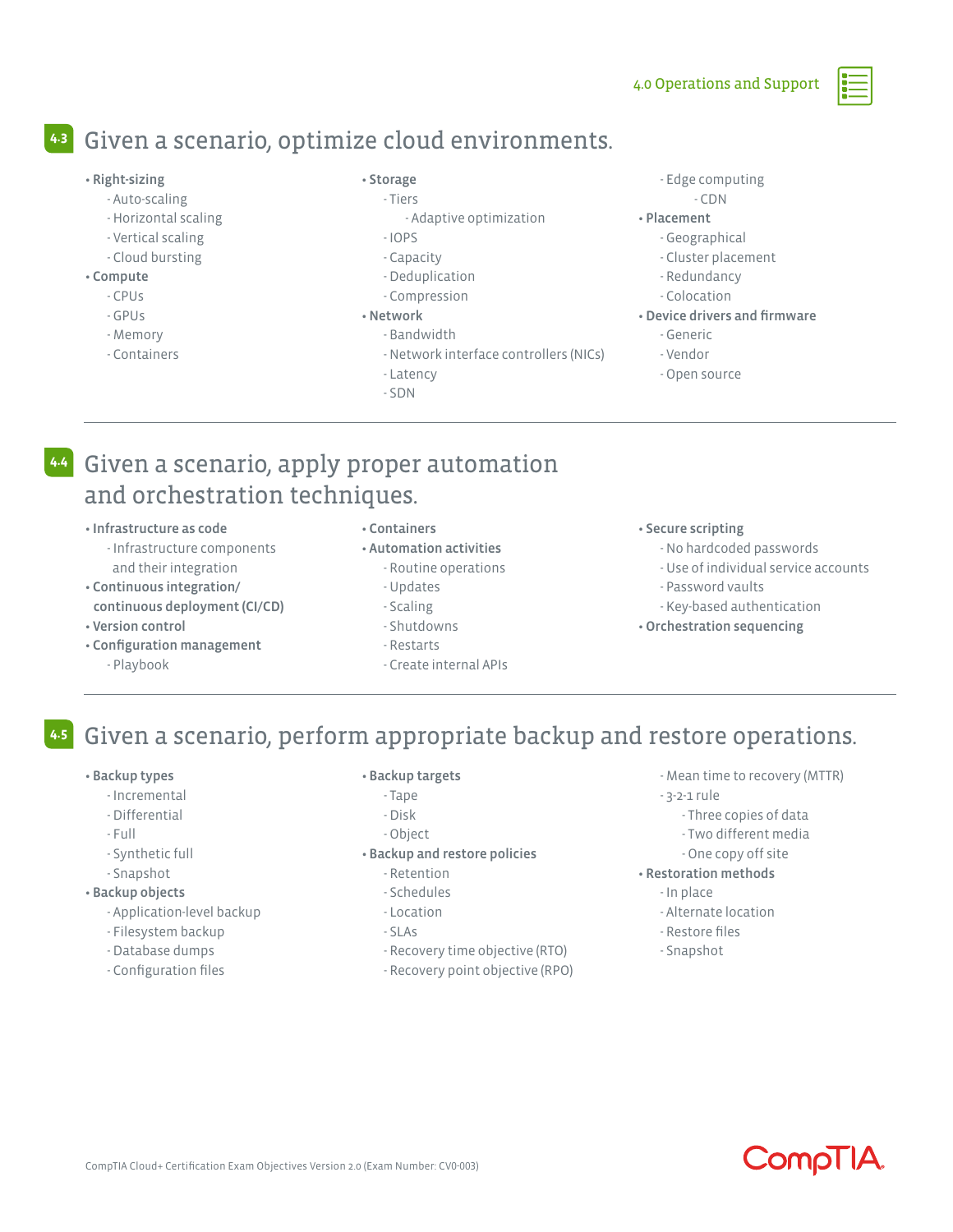## Given a scenario, perform disaster recovery tasks. **4.6**

• Failovers • Failback

#### • Documentation

- DR kit
- Playbook
- Network diagram
- Geographical datacenter requirements
- On-premises and cloud sites
	- Hot
	- Warm

• Restore backups • Replication

• Network configurations

- Cold
- Requirements
	- RPO
	- RTO
	- SLA
	- Corporate guidelines

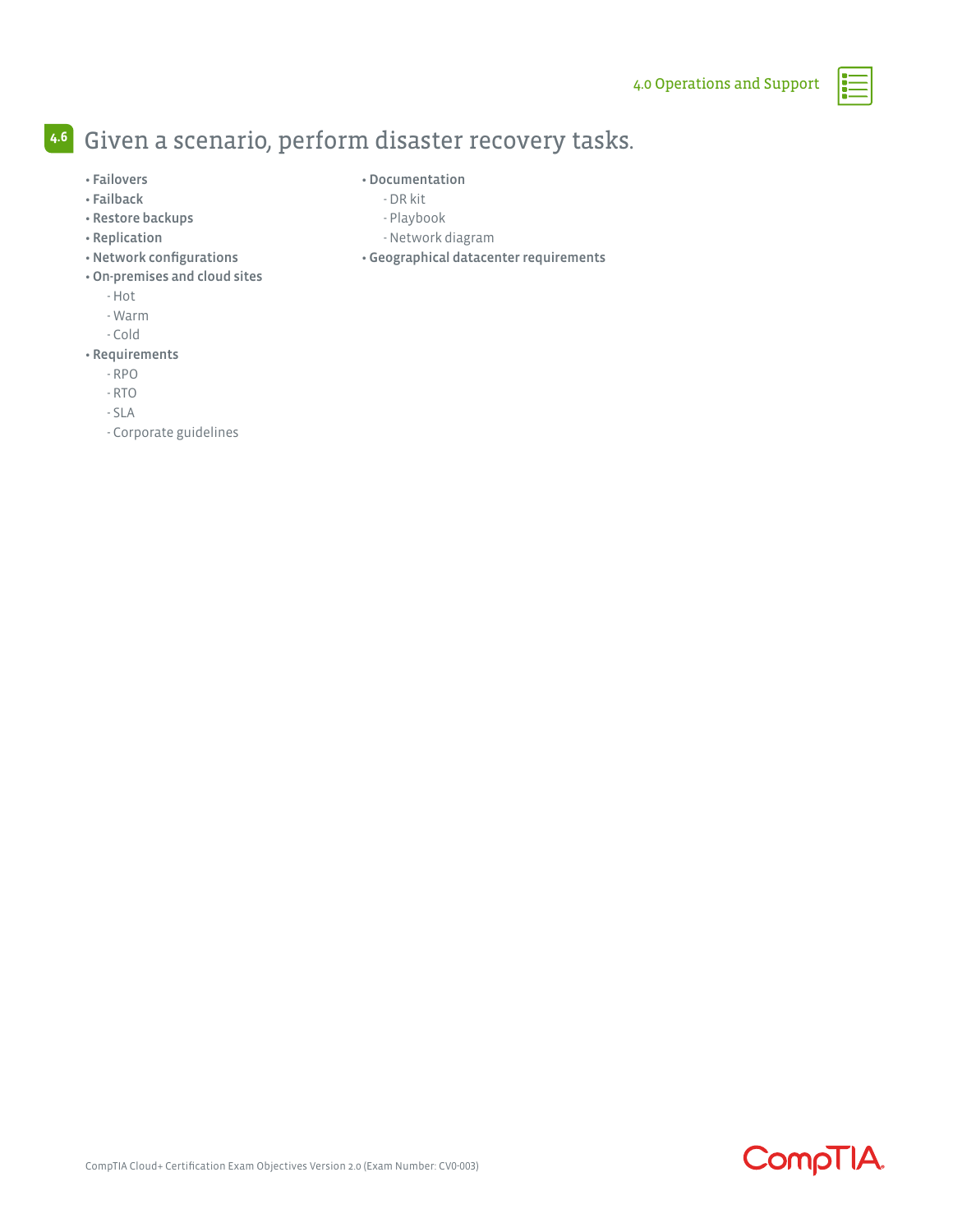## $\blacksquare$  $\hat{r}$

## **5.0 Troubleshooting**

## Given a scenario, use the troubleshooting **5.1** methodology to resolve cloud-related issues.

- Always consider corporate policies, procedures, and impacts before implementing changes.
- 1. Identify the problem
	- Question the user and identify user changes to the computer and perform backups before making changes
	- Inquire regarding environmental or infrastructure changes
- 2. Establish a theory of probable cause (question the obvious)
	- If necessary, conduct external or internal research based on symptoms
- 3. Test the theory to determine cause
- Once the theory is confirmed, determine the next steps to resolve the problem
- If the theory is not confirmed, re-establish a new theory or escalate
- 4. Establish a plan of action to resolve the problem and implement the solution
- 5. Verify full system functionality and, if applicable, implement preventive measures
- 6. Document the findings, actions, and outcomes throughout the process.

#### Given a scenario, troubleshoot security issues. **5.2**

#### • Privilege

- Missing
- Incomplete
- Escalation
- Keys
- Authentication
- Authorization
- Security groups
	- Network security groups
	- Directory security groups

#### • Keys and certificates

- Expired
- Revoked
- Trust
- Compromised
- Misconfigured
- Misconfigured or misapplied policies

#### • Data security issues

- Unencrypted data
- Data breaches
- Misclassification

#### - Lack of encryption in protocols

- Insecure ciphers
- Exposed endpoints
- Misconfigured or failed
- security appliances
	- IPS
	- IDS
	- NAC
	- WAF
- Unsupported protocols
- External/internal attacks

#### Given a scenario, troubleshoot deployment issues. **5.3**

- Connectivity issues
	- Cloud service provider (CSP) or Internet service provider (ISP) outages
- Performance degradation
	- Latency
- Configurations
	- Scripts
- Applications in containers
- Misconfigured templates
- Missing or incorrect tags
- Insufficient capacity - Scaling configurations
	- Compute
	- Storage
	- Bandwidth issues
	- Oversubscription
- Licensing issues
- Vendor-related issues
	- Migrations of vendors or platforms
	- Integration of vendors or platforms
	- API request limits
	- Cost or billing issues



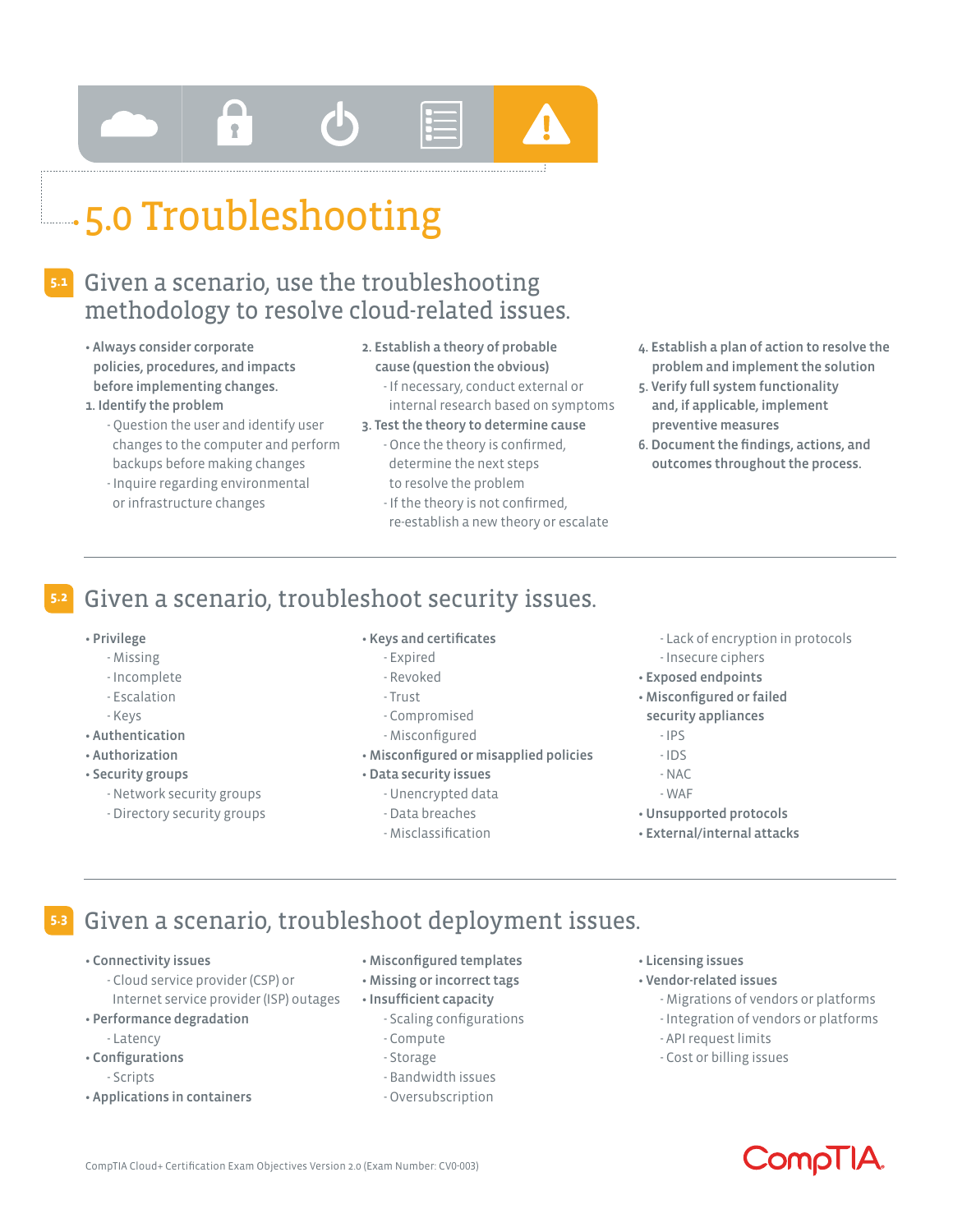### Given a scenario, troubleshoot connectivity issues. **5.4**

- Network security group
- misconfigurations
	- ACL
- Inheritance
- Common networking configuration issues
	- Peering
	- Incorrect subnet
	- Incorrect IP address
	- Incorrect IP space
	- Routes
	- - Default - Static
		-
	- Dynamic
	- Firewall
		- Incorrectly administered micro-segmentation
- Network address translation (NAT)
	- VPN
	- Source - Destination
- Load balancers
	- Methods
	- Headers
	- Protocols
	- Encryption
	- Back ends
- Front ends
- DNS records
- VLAN/VXLAN/GENEVE
- Proxy
- Maximum transmission unit (MTU)
- Quality of service (QoS)
- Time synchronization issues
- Network troubleshooting tools
	- ping
	- tracert/traceroute
	- flushdns
	- ipconfig/ifconfig/ip
	- nslookup/dig
	- netstat/ss
	- route
	- arp
	- curl
	- Packet capture
	- Packet analyzer
	- OpenSSL client

Given a scenario, troubleshoot common performance issues.

#### • Resource utilization

 $-$  CPU

**5.5**

- GPU
- Memory
- Storage
	- I/O
	- Capacity
- Network bandwidth
- Network latency
- Replication
- Scaling
- Application
	- Memory management
	- Service overload
- Incorrectly configured or
- failed load balancing

#### Given a scenario, troubleshoot automation or orchestration issues. **5.6**

- Account mismatches
- Change management failures
- Server name changes
- IP address changes
- Location changes
- Version/feature mismatch
- Automation tool incompatibility
	- Deprecated features
	- API version incompatibility
- Job validation issue
- Patching failure

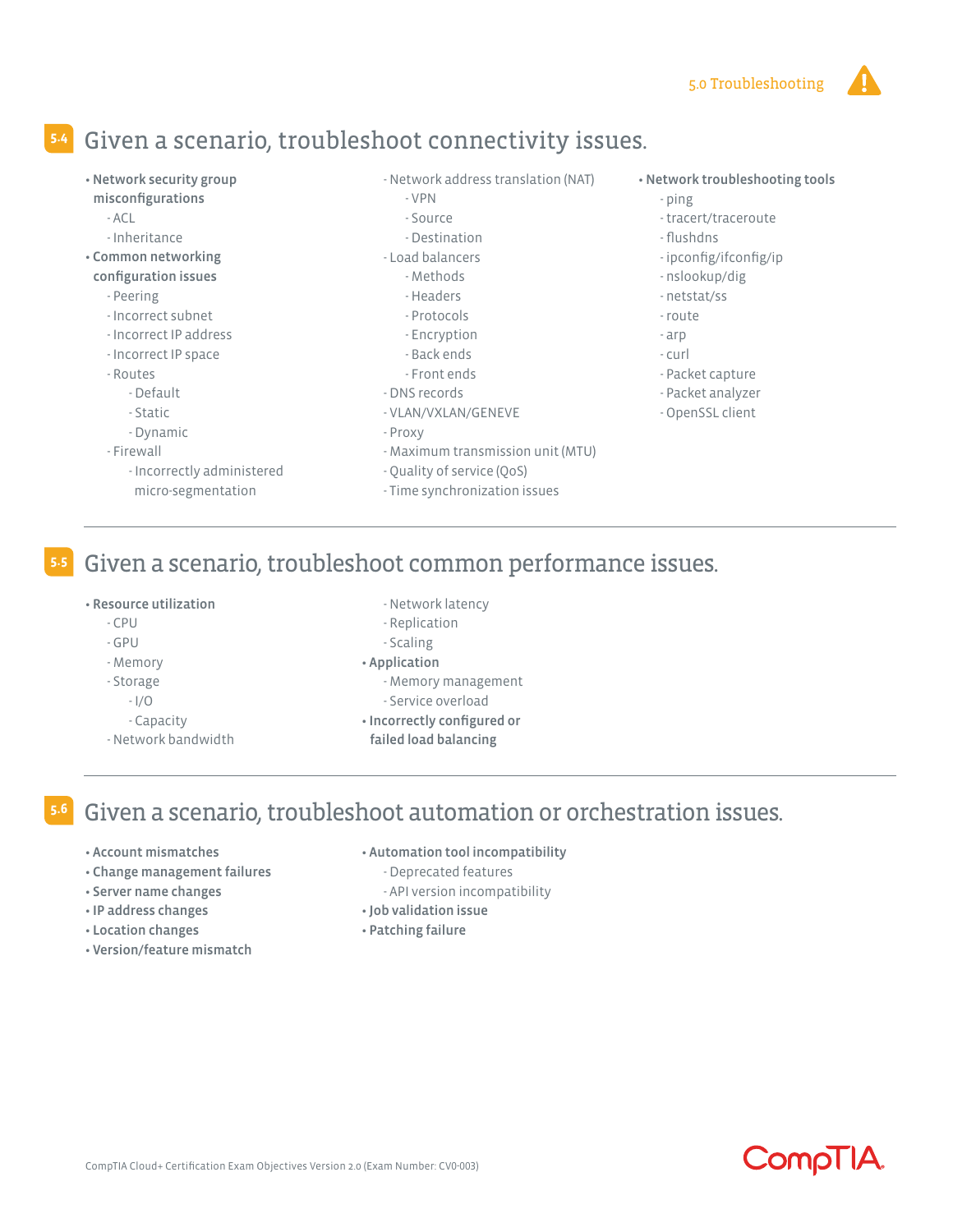## Cloud+ (CV0-003) Acronym List

The following is a list of acronyms that appear on the CompTIA Cloud+ exam. Candidates are encouraged to review the complete list and attain a working knowledge of all listed acronyms as part of a comprehensive exam preparation.

| <b>ACRONYM</b> | <b>DEFINITION</b>                             | <b>ACRONYM</b> | <b>DEFINITION</b>                            |
|----------------|-----------------------------------------------|----------------|----------------------------------------------|
| AAA            | Authentication, Authorization, and Accounting | <b>DMZ</b>     | Demilitarized Zone                           |
| <b>ACL</b>     | <b>Access Control List</b>                    | <b>DNS</b>     | Domain Name Service                          |
| <b>ADC</b>     | Application Delivery Controller               | <b>DNSSEC</b>  | <b>DNS Security</b>                          |
| AES            | Advanced Encryption Standard                  | DoH            | DNS over HTTPS                               |
| AI             | Artificial Intelligence                       | DoT            | DNS over TLS                                 |
| API            | Application Programming Interface             | <b>DR</b>      | Disaster Recovery                            |
| ARP            | Address Resolution Protocol                   | <b>DRP</b>     | Disaster Recovery Plan                       |
| <b>BCP</b>     | <b>Business Continuity Plan</b>               | <b>DSA</b>     | Distributed Services Architecture            |
| <b>BGP</b>     | Border Gateway Protocol                       | EDR            | <b>Endpoint Detection and Response</b>       |
| <b>BIA</b>     | <b>Business Impact Analysis</b>               | FC             | Fibre Channel                                |
| CAB            | Change Advisory Board                         | FCoE           | Fibre Channel over Ethernet                  |
| CAS            | Content Addressed Storage                     | <b>FIM</b>     | File Integrity Monitoring                    |
| CASB           | Cloud Access Security Broker                  | <b>FTP</b>     | File Transfer Protocol                       |
| CD             | Continuous Deployment                         | <b>FTPS</b>    | FTP over SSL                                 |
| <b>CDN</b>     | Content Delivery Network                      | GENEVE         | Generic Network Virtualization Encapsulation |
| CI             | Continuous Integration                        | <b>GPT</b>     | <b>GUID Partition Table</b>                  |
| <b>CIFS</b>    | Common Internet File System                   | GPU            | <b>Graphics Processing Unit</b>              |
| CIIS           | Client Integration Implementation Service     | <b>GRE</b>     | <b>Generic Routing Encapsulation</b>         |
| <b>CMDB</b>    | Configuration Management Database             | GUI            | Graphical User Interface                     |
| CMS            | Content Management System                     | <b>HA</b>      | High Availability                            |
| <b>CNA</b>     | Converged Network Adapter                     | <b>HBA</b>     | Host Bus Adapter                             |
| COL            | Co-Location                                   | <b>HIDS</b>    | Host-Based IDS                               |
| COOP           | Continuity of Operations Plan                 | <b>HIPS</b>    | Host-Based IPS                               |
| CPU            | Central Processing Unit                       | <b>HTTPS</b>   | Hypertext Transfer Protocol Secure           |
| CRL            | Certificate Revocation List                   | I/O            | Input/Output                                 |
| <b>CRM</b>     | Customer Relationship Management              | laaS           | Infrastructure as a Service                  |
| <b>CSP</b>     | Content Service Provider                      | <b>ICMP</b>    | Internet Control Management Protocol         |
| <b>DAC</b>     | Discretionary Access Control                  | IDS            | <b>Intrusion Detection System</b>            |
| DAS            | Direct Attached Storage                       | <b>IFCP</b>    | Internet Fibre Channel Protocol              |
| DBaaS          | Database as a Service                         | <b>IGRP</b>    | Interior Gateway Routing Protocol            |
| <b>DBMS</b>    | Database Management Server                    | <b>IOPS</b>    | Input/Output Operations Per Second           |
| <b>DDoS</b>    | Distributed Denial of Service                 | IoT            | Internet of Things                           |
| <b>DFS</b>     | Distributed File System                       | <b>IPAM</b>    | IP Address Management                        |
| <b>DHCP</b>    | <b>Dynamic Host Configuration Protocol</b>    | <b>IPC</b>     | Instructions Per Cycle                       |
| <b>DLP</b>     | Data Loss Prevention                          | <b>IPMI</b>    | Intelligent Platform Management Interface    |

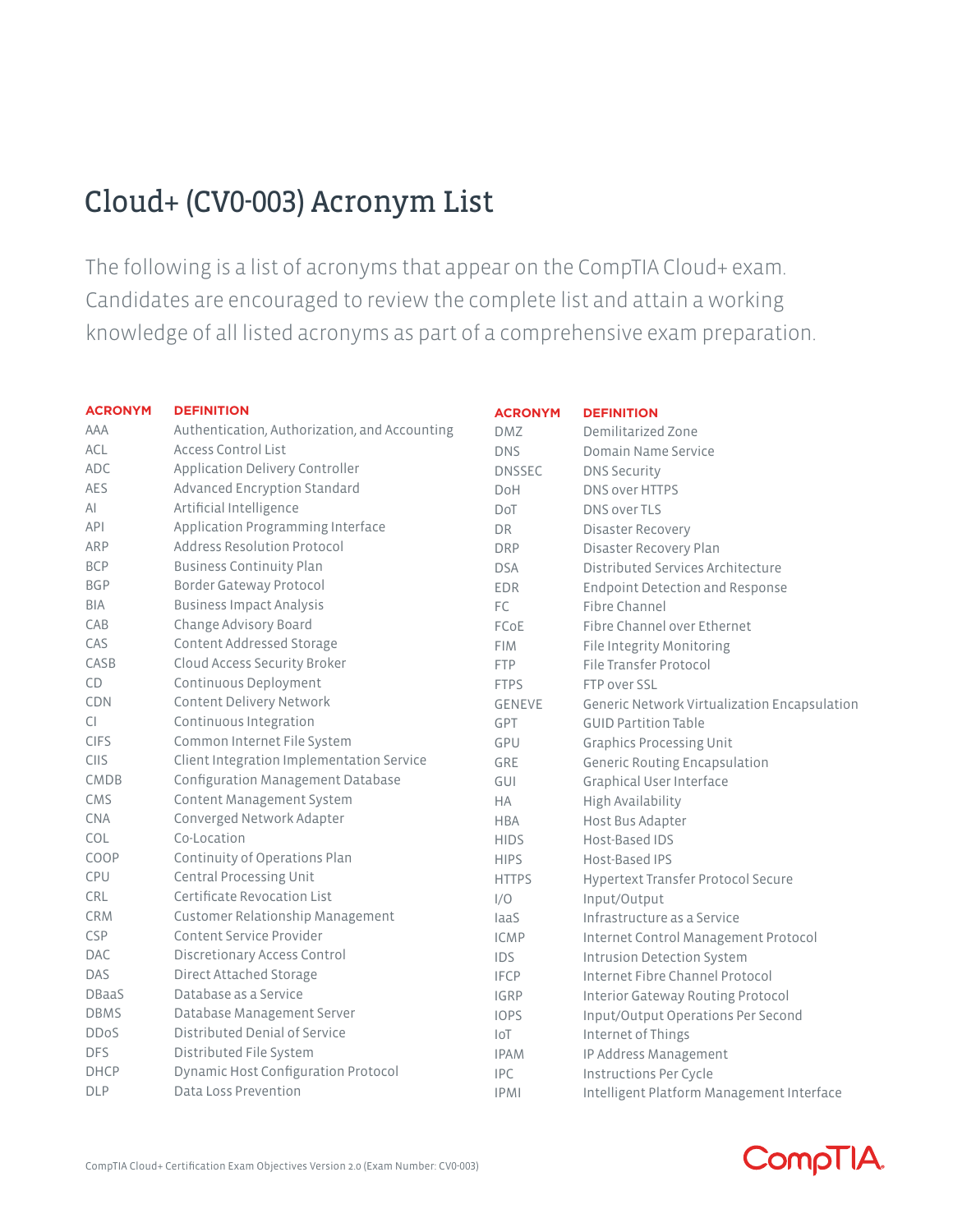| <b>ACRONYM</b>    | <b>DEFINITION</b>                        | <b>ACRONYM</b>   | <b>DEFINITION</b>                        |  |
|-------------------|------------------------------------------|------------------|------------------------------------------|--|
| <b>IPS</b>        | Intrusion Prevention System              | <b>PBX</b>       | Private (or Public) Branch Exchange      |  |
| <b>IPSec</b>      | IP Security                              | PIT              | Point-in-Time (backup or snapshot)       |  |
| IQN               | Initiator Qualified Name                 | PKI              | Public Key Infrastructure                |  |
| <b>iSCSI</b>      | Internet Small Computer System Interface | PPTP             | Point-to-point Tunneling Protocol        |  |
| <b>ISNS</b>       | Internet Storage Name Service            | QA               | Quality Assurance                        |  |
| <b>ISP</b>        | Internet Service Provider                | QoS              | Quality of Service                       |  |
| <b>JBOD</b>       | Just a Bunch Of Disks                    | RAID             | Redundant Array of Inexpensive Disks     |  |
| <b>KVM</b>        | Kernel Virtual Machine                   | <b>RDP</b>       | Remote Desktop Protocol                  |  |
| <b>KVM</b>        | Keyboard Video Mouse                     | ReFS             | Resilient File System                    |  |
| L <sub>2</sub> TP | Layer 2 Tunneling Protocol               | <b>RPO</b>       | Recovery Point Objective                 |  |
| LAN               | Local Area Network                       | <b>RTO</b>       | Recovery Time Objectives                 |  |
| LDAP              | Lightweight Directory Access Protocol    | SaaS             | Software as a Service                    |  |
| <b>LTS</b>        | Long Term Support                        | <b>SAML</b>      | Security Assertion Markup Language       |  |
| <b>LUN</b>        | Logical Unit Number                      | <b>SAN</b>       | Storage Area Network                     |  |
| MAC               | Mandatory Access Control                 | SAS              | Serial Attached SCSI                     |  |
| <b>MBR</b>        | Master Boot Record                       | <b>SATA</b>      | Serial Advanced Technology Attachment    |  |
| <b>MDF</b>        | Main Distribution Facility               | SCP              | Session Control Protocol                 |  |
| <b>MFA</b>        | Multi-Factor Authentication              | SCSI             | Small Computer System Interface          |  |
| ML                | Machine Learning                         | SDLC             | Software Development Life Cycle          |  |
| <b>MPIO</b>       | MultiPath I/O                            | SDN              | Software-Defined Network                 |  |
| <b>MPLS</b>       | Multiprotocol Label Switching            | SDS              | Software-Defined Storage                 |  |
| <b>MSP</b>        | Managed Service Provider                 | <b>SFTP</b>      | Secure FTP                               |  |
| <b>MTBF</b>       | Mean Time Between Failure                | <b>SHA</b>       | Secure Hash Algorithm                    |  |
| <b>MTTF</b>       | Mean Time To Failure                     | <b>SIP</b>       | Session Initiation Protocol              |  |
| <b>MTTR</b>       | Mean Time To Repair                      | <b>SLA</b>       | Service Level Agreement                  |  |
| <b>MTU</b>        | <b>Maximum Transmission Unit</b>         | <b>SMB</b>       | Server Message Block                     |  |
| <b>NAC</b>        | Network Access Control                   | <b>SMT</b>       | Simultaneous Multi-Threading             |  |
| <b>NAS</b>        | Network Attached Storage                 | <b>SNMP</b>      | Simple Network Management Protocol       |  |
| <b>NAT</b>        | Network Address Translation              | SR-IOV           | Single-Root Input/ Output Virtualization |  |
| <b>NFS</b>        | Network File System                      | <b>SSD</b>       | Solid State Disk                         |  |
| <b>NIC</b>        | Network Interface Controller             | SSH              | Secure Shell                             |  |
| <b>NIS</b>        | Network Information Service              | SSL              | Secure Sockets Layer                     |  |
| <b>NOC</b>        | Network Operations Center                | SSO              | Single Sign-On                           |  |
| <b>NPIV</b>       | N_Port ID Virtualization                 | <b>TCO</b>       | <b>Total Cost of Operations</b>          |  |
| <b>NTFS</b>       | New Technology File System               | <b>TCP</b>       | <b>Transmission Control Protocol</b>     |  |
| <b>NTP</b>        | Network Time Protocol                    | <b>TKIP</b>      | Temporal Key Integrity Protocol          |  |
| <b>NTS</b>        | Network Time Security                    | TLS              | Transport Layer Security                 |  |
| <b>NVMe</b>       | Non-Volatile Memory Express              | <b>TPM</b>       | Trusted Platform Module                  |  |
| NVMe-oF           | NVMe over Fabrics                        | <b>TTL</b>       | Time to Live                             |  |
| ODBC              | Open Database Connectivity               | <b>UAT</b>       | <b>User Acceptance Testing</b>           |  |
| OLA               | Operational Level Agreement              | <b>UDP</b>       | Universal Datagram Protocol              |  |
| OS.               | Operating System                         | <b>UPS</b>       | Universal Power Supply                   |  |
| <b>OSPF</b>       | Open Shortest Path First                 | V2P              | Virtual to Physical                      |  |
| P <sub>2</sub> P  | Physical to Physical                     | V <sub>2</sub> V | Virtual to Virtual                       |  |
| P <sub>2</sub> V  | Physical to Virtual                      | VAT              | Virtual Allocation Table                 |  |
| PaaS              | Platform as a Service                    | <b>VCPU</b>      | Virtual CPU                              |  |
| PAT               | Port Address Translation                 | VDI              | Virtual Desktop Infrastructure           |  |

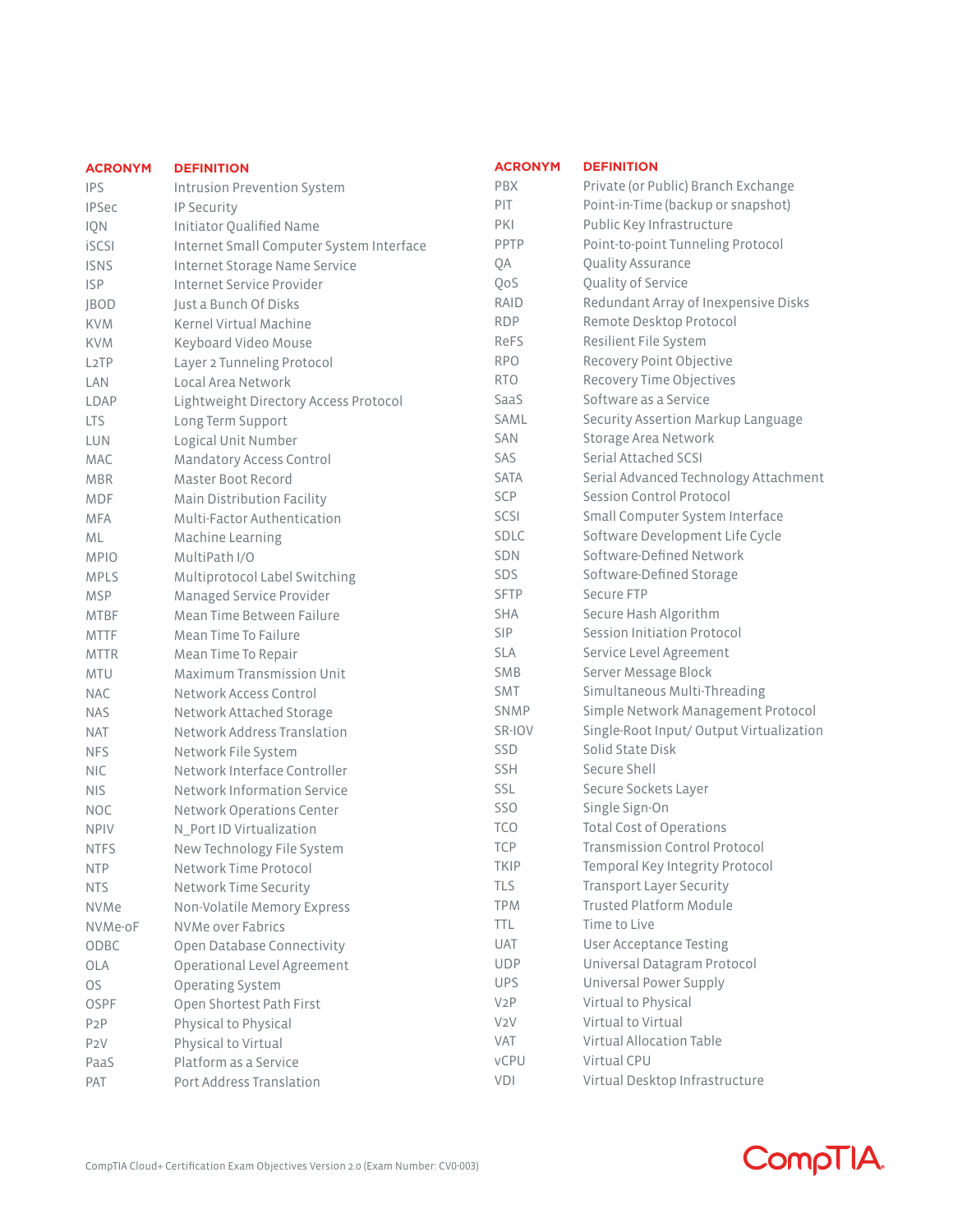| <b>ACRONYM</b> | <b>DEFINITION</b>                 |
|----------------|-----------------------------------|
| vGPU           | Virtual Graphics Processing Unit  |
| <b>VHD</b>     | Virtual Hard Disk                 |
| <b>VLAN</b>    | Virtual LAN                       |
| <b>VM</b>      | Virtual Machine                   |
| <b>VMFS</b>    | Virtual Machine File System       |
| <b>VNC</b>     | Virtual Network Computing         |
| <b>vNIC</b>    | Virtual NIC                       |
| VoIP           | Voice over IP                     |
| <b>VPC</b>     | Virtual Private Cloud             |
| <b>VPN</b>     | Virtual Private Network           |
| <b>vRAM</b>    | Virtual RAM                       |
| <b>vSAN</b>    | Virtual SAN                       |
| vSwitch        | Virtual Switch                    |
| VTI            | Virtual Tape Library              |
| <b>VXLAN</b>   | Virtual extensible LAN            |
| <b>WAF</b>     | Web Application Firewall          |
| <b>WAN</b>     | Wide Area Network                 |
| <b>WMI</b>     | Windows Management Implementation |
| <b>WWNN</b>    | World Wide Node Name              |
| <b>WWPN</b>    | World Wide Port Name              |
| XaaS           | anything as a Service             |
| <b>ZFS</b>     | Z File System                     |
|                |                                   |